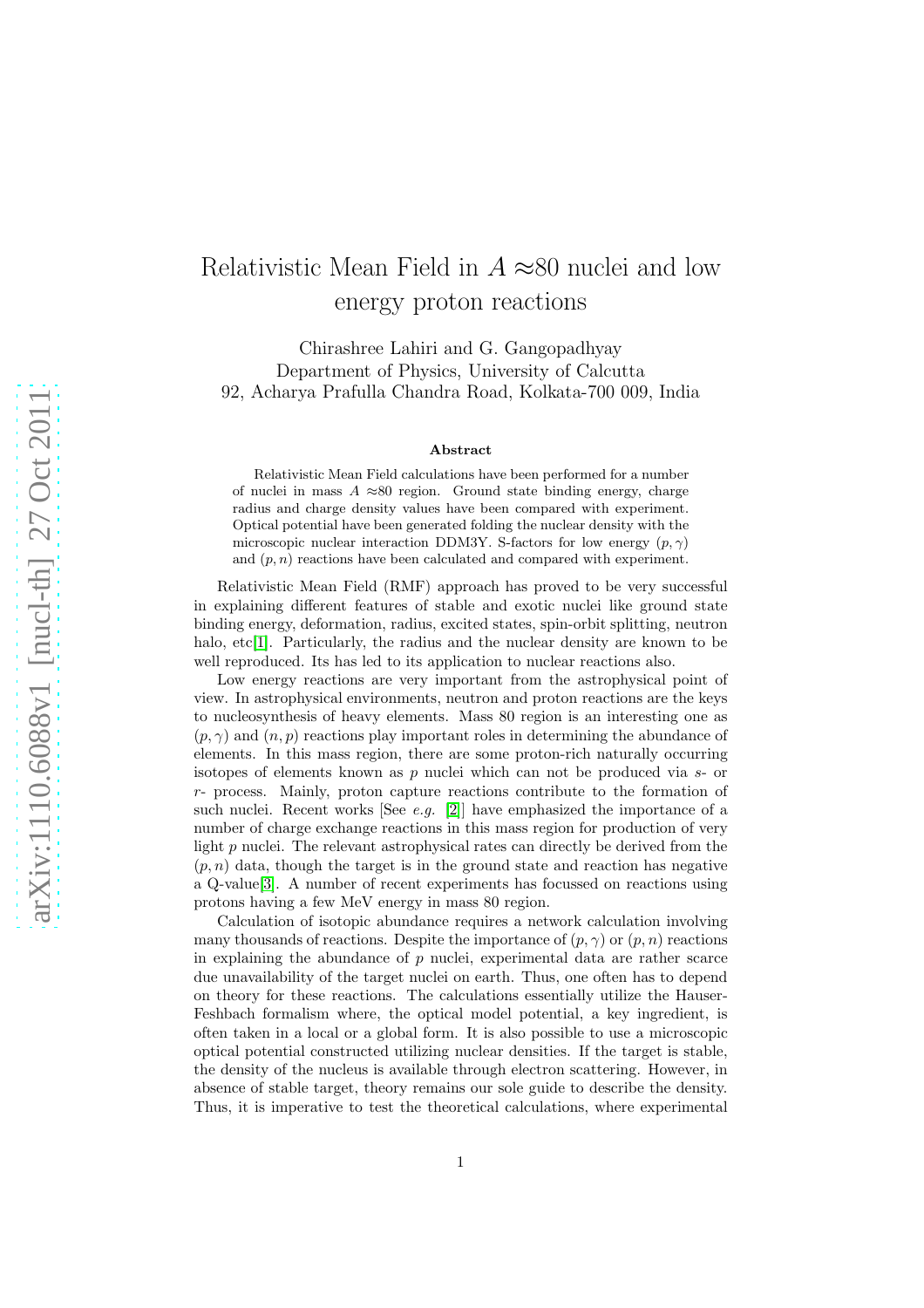data are available, to verify its applicability. We aim to to check the success of microscopic optical potentials based on mean field densities in explaining the reaction cross sections. A good description depending essentially on theory will allow one to extend the present method to the critical reactions which are beyond present day laboratory capabilities.

Calculations using microscopic potentials have been able to explain the observed elastic scattering cross sections even in nuclei far off the stability valley (See, e.g. Ref. [\[4\]](#page-5-1) and references therein). Low energy projectiles probe only the outermost regions of the target nuclei. Hence, the nuclear skin plays a very important role in such reactions. The density information should be available from theoretical calculations. This method has been utilized to study low en-ergy proton capture reactions in Ni and Cu nuclei<sup>[\[5\]](#page-5-2)</sup> and nuclei in  $A = 60 - 80$ region[\[6\]](#page-5-3).

For the present study we have selected a number of low energy proton reactions for their astrophysical relevance. The reactions  $84,86,87$ Sr $(p, \gamma)$  were investigated through activation technique by Gyürky  $et \ al.$  in Ref. [\[7\]](#page-5-4). It is important to note that  $84$ Sr is another p nucleus. In beam measurements were performed by Galanopoulos et al.[\[8\]](#page-5-5) to find out the cross sections for the reaction  ${}^{88}Sr(p, \gamma)$ . As for charge exchange reactions, three reactions, identified as important by Rapp  $et \ al.[2]$  $et \ al.[2]$  and for which experimental cross sections are available, have been selected for study. The reaction  ${}^{75}\text{As}(p, n)$  was studied in [\[9,](#page-5-6) [10,](#page-5-7) [11\]](#page-5-8) through in beam detection of neutrons. Finally, the reactions  $^{76}Ge(p, n)[12]$  $^{76}Ge(p, n)[12]$  and  $^{85}Rb(p, n)[3]$  $^{85}Rb(p, n)[3]$  were studied by activation technique. In the present work, we investigate the reactions mentioned above in a microscopic approach.

Theoretical density profiles were extracted in the RMF approach. There are different variations of the Lagrangian density as well as a number of different parametrizations. In the present work we have employed the FSU Gold[\[13\]](#page-5-10) Lagrangian density. It contains, apart from the usual terms for a nucleon meson system, nonlinear terms involving self coupling of scalar-isoscalar meson, and additional terms describing self-coupling of the vector-isoscalar meson and coupling between the vector-isoscalar meson and the vector-isovector meson.

Pairing has been introduced under the BCS approximation using a zero range pairing force of strength 300 MeV- $fm$  for both proton and neutrons. The RMF+BCS equations are solved under the usual assumptions of classical meson fields, time reversal symmetry, no-sea contribution, etc. Since we need the densities in co-ordinate space, the Dirac and the Klein Gordon equations have directly been solved in that space. This approach has earlier been used [\[4,](#page-5-1) [14,](#page-5-11) [15\]](#page-5-12) in neutron rich nuclei in different mass regions.

The microscopic optical model potentials for the reactions are obtained using effective interactions derived from the nuclear matter calculation in the local density approximation, *i.e.* by substituting the nuclear matter density with the density distribution of the finite nucleus. In the present work, the microscopic nuclear potentials have been constructed by folding the density dependent  $DDM3Y[16, 17]$  $DDM3Y[16, 17]$  $DDM3Y[16, 17]$  effective interaction with the densities from the RMF calculation. This interaction, obtained from a finite range energy independent M3Y interaction by adding a zero range energy dependent pseudopotential and introducing a density dependent factor, has been employed successfully in nucleon nucleus as well as nucleus nucleus scattering, calculation of proton radioactivity, etc. The density dependence has been chosen in the form  $C(1 - \beta \rho^{2/3})$ [\[17\]](#page-5-14), the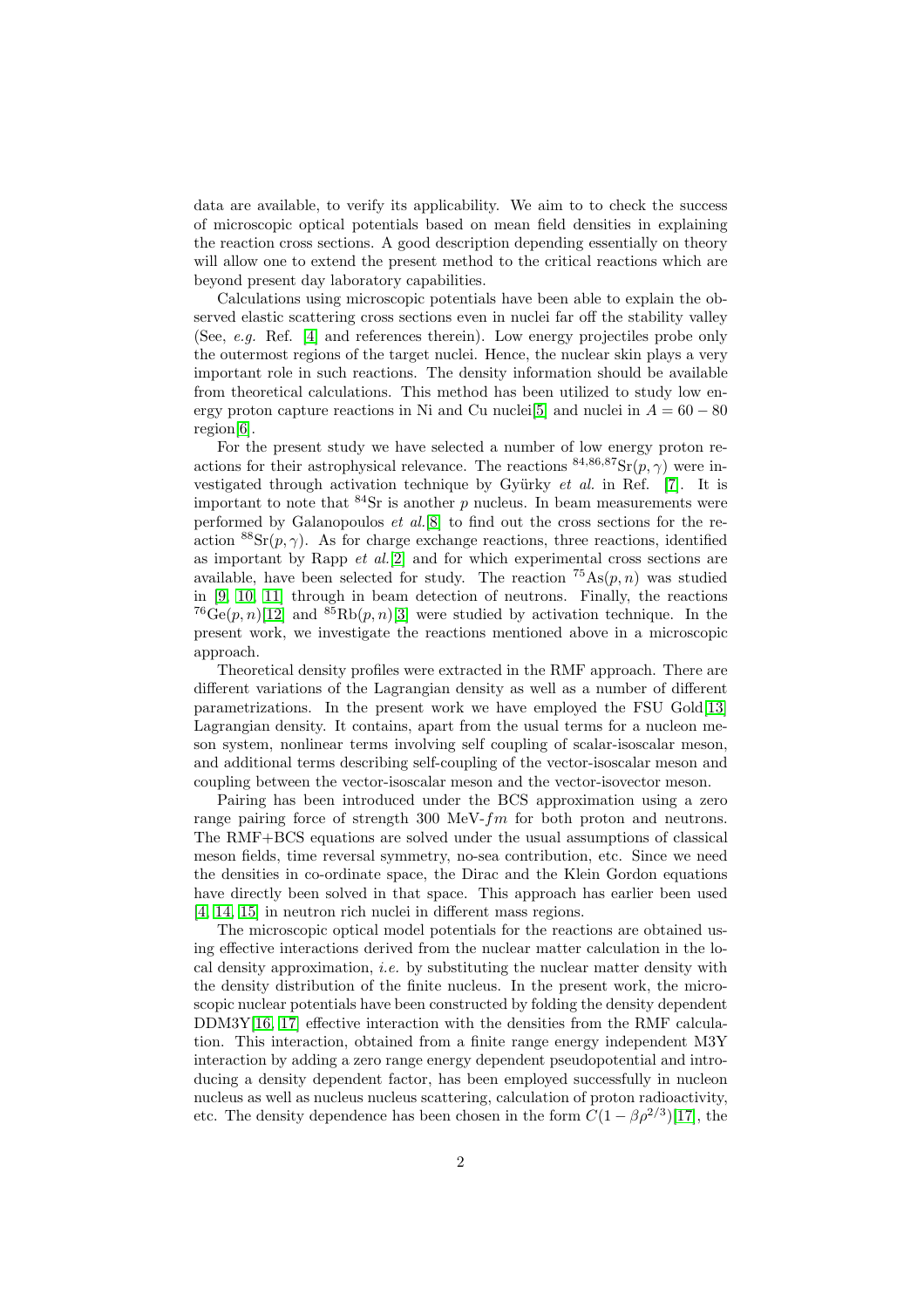constants being obtained from a nuclear matter calculation[\[18\]](#page-5-15). The real and the imaginary parts of the potential are taken as 0.7 times and 0.1 times the DDM3Y potential, respectively. This normalization have also been used in our earlier work on  $(p, \gamma)$  reactions in lighter nuclei<sup>[\[6\]](#page-5-3)</sup>. We have checked that the above values adequately describe the cross section measurements. Of course, these parameters can be tuned to fit the cross sections in individual reactions. For example, in  ${}^{84}Sr$ , if we choose the imaginary part of the potential as 0.3 times of the DDM3Y potential, the result will differ by 10% and fit the experimental data better. However, we believe a single parametrization for the entire mass region to be more useful.

The Coulomb potentials are similarly constructed by folding the Coulomb interaction with the microscopic proton densities. We have already used such potentials to calculate life times for proton, alpha and cluster radioactivity[\[19\]](#page-5-16) as well as elastic proton scattering[\[4\]](#page-5-1) in different mass regions of the periodic table.

Reaction calculations have been performed with the computer code TALYS 1.2[\[20\]](#page-5-17) assuming spherical symmetry for the target nuclei. DDM3Y interaction is not a standard input of TALYS but can easily be incorporated. Though the nuclear matter-nucleon potential does not include a spin-orbit term, the code provides a spin-orbit potential from the Scheerbaum prescription[\[21\]](#page-5-18) coupled with the phenomenological complex potential depths. The default form for this potential given in the code has been used without any modification.

The TALYS code has a number of other useful features. We have employed the full Hauser-Feshbach calculation with transmission coefficients averaged over total angular momentum values and with corrections due to width fluctuations. Up to thirty discrete levels of the nuclei involved have been included in the calculation.

Our calculations, being more microscopic, are more restricting. Yet, the rate depends on the models of the level density and the E1 gamma strength function adopted in the calculation of cross sections. Phenomenological models are usually fine tuned for nuclei near the stability valley. Microscopic prescriptions, on the other hand, can be extended to the drip lines, and hence, have been assumed in all nuclei. We have calculated our results with microscopic level densities in Hartree-Fock (HF) and Hartree-Fock-Bogoliubov (HFB) methods, calculated in TALYS by Goriley and Hilaire, respectively. We have also compared our results using phenomenological level densities from constant temperature Fermi gas model, back shifted Fermi gas model and generalised superfluid model from TALYS. The cross sections are very much dependent on the level density chosen, sometimes changing by a factor of 50%. We find that in most of the cases, the HFB densities fit the experimental data better in our formalism.

For E1 gamma strength functions, results derived from HF+BCS and HFB calculations, available in the TALYS data base, have been employed. In agreement with our observation in in [\[6\]](#page-5-3), here also the results for HFB calculations describe the S-factors reasonably well and we present our results for that approach only.

It is possible to scale the theoretical capture cross sections to match with experiment using a parameter  $G_{norm}$  in the code used to scale the gamma-ray transmission coefficient. However, for the present paper, we have not scaled the theoretical results. All the parameters in the Lagrangian density and the interaction are standard ones and have not been changed.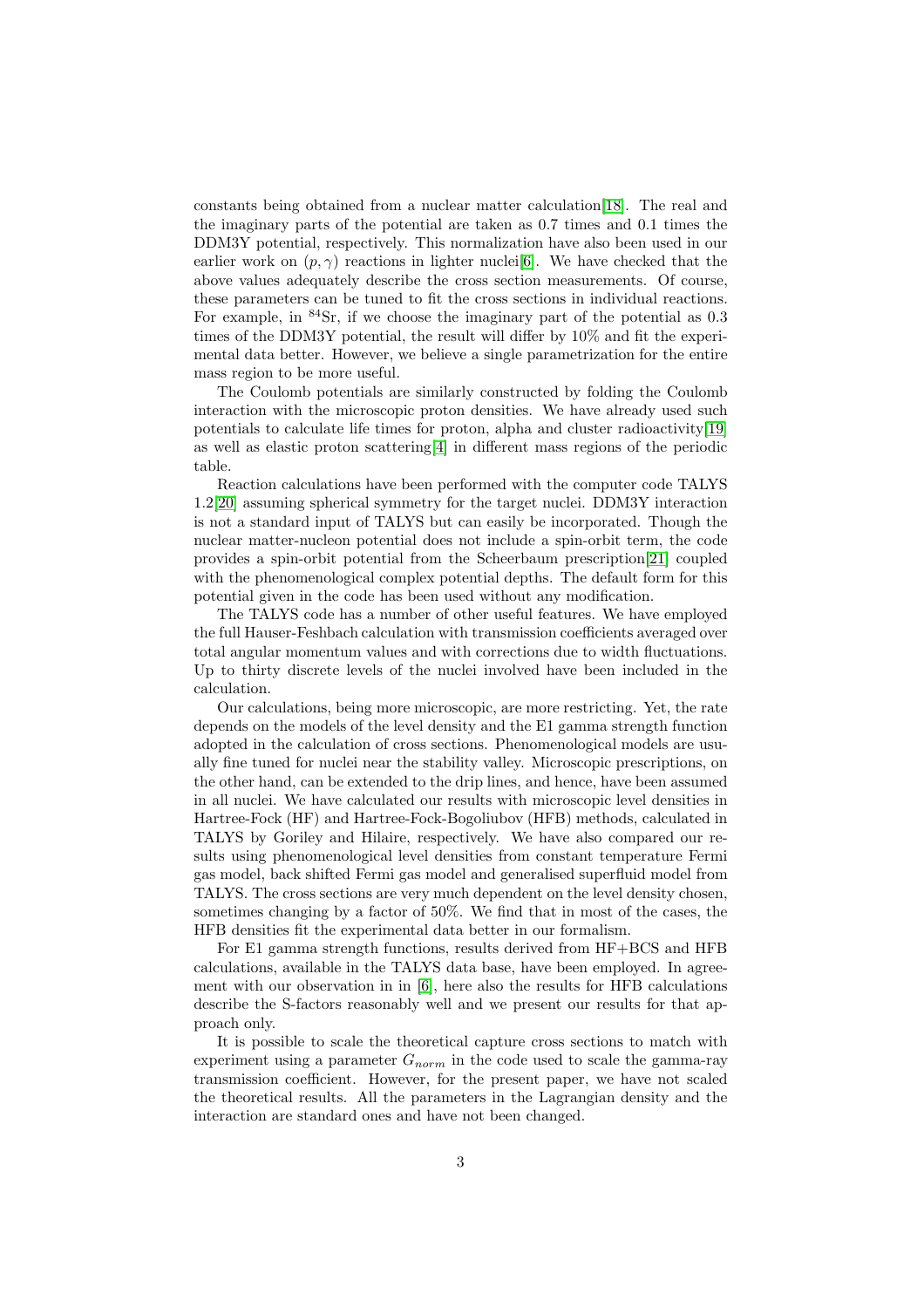As the density profile is the important quantity in our formalism, a comparison of the radii values can provide some idea about the agreement of the calculated densities with experiments. In Table 1, we compare our results for the binding energy and charge radii  $(r_{ch})$  with measurements for those nuclei in this mass region, which have been used as targets for low energy proton capture or charge exchange reactions. The binding energy values from the mean field approach have been corrected using the formalism developed in [\[22,](#page-5-19) [23\]](#page-5-20). The experimental binding energy values are from Ref. [\[24\]](#page-5-21).

Charge radii have been calculated from the charge densities, which, in turn, have been obtained from the calculated point proton density  $\rho_p$  by taking into account the finite size of the proton. The point proton density is convoluted with a Gaussian form factor  $g(\mathbf{r})$ ,

$$
\rho_{ch}(\mathbf{r}) = \int e\rho_p(\mathbf{r}')g(\mathbf{r} - \mathbf{r}')d\mathbf{r}'
$$
\n(1)

$$
g(\mathbf{r}) = (a\sqrt{\pi})^{-3} \exp(-r^2/a^2)
$$
\n<sup>(2)</sup>

with  $a = 0.8$  fm.

Experimental charge radii values are from Angeli[\[25\]](#page-5-22). The results show that RMF can describe the charge radii of these nuclei with sufficient accuracy. One sees that in most of the nuclei, the difference between measurement and theory is less than 1%.

Direct comparison of charge density is more difficult in absence of accurate experimental information. De Vries  $et \ al.[26]$  $et \ al.[26]$  have presented the coefficients of Fourier-Bessel expansion for charge density of a number on nuclei extracted from electron scattering data. It includes two nuclei of our interest, <sup>76</sup>Ge and <sup>88</sup>Sr. In Fig. [1,](#page-6-0) we compare the charge density extracted from the Fourier-Bessel coefficients and our calculated results for the above two nuclei. One can see that the theoretical and experimental values agree very well, particularly at larger radii values, which is the region expected to contribute to the optical potential at low projectile energy. However, in absence of information on error in the density values, this conclusion can remain only tentative.

Next, we compare the results for the reaction calculation in the above mentioned reactions with experiments. As the astrophysically important Gamow window lies in the region 1.3 to 3.9 MeV for these nuclei, we present the results covering this energy region. The cross-section varies very rapidly at such low energy making comparison between theory and experiment rather difficult. The usual practice in low energy nuclear reaction is to compare another key observable, *viz.* S-factor. The expression of the astrophysical S-factor  $[6]$  is given by,

$$
S(E) = E\sigma(E)e^{2\pi\eta} \tag{3}
$$

where E is the energy in centre of mass frame in KeV,  $\sigma(E)$  is reaction crosssection in barn and  $\eta$  indicates the Sommerfeld parameter which may be obtained from the relation,  $2\pi\eta = 31.29 Z_p Z_t \sqrt{\mu/E}$ . Here,  $Z_p$  and  $Z_t$  are the charge numbers of the projectile and the target, respectively and  $\mu$  is the reduced mass (in amu). It varies much slowly than reaction cross-sections as the exponential energy dependence of cross-section is not present in it. For this reason, we calculate this quantity and compare it with experimentally extracted values.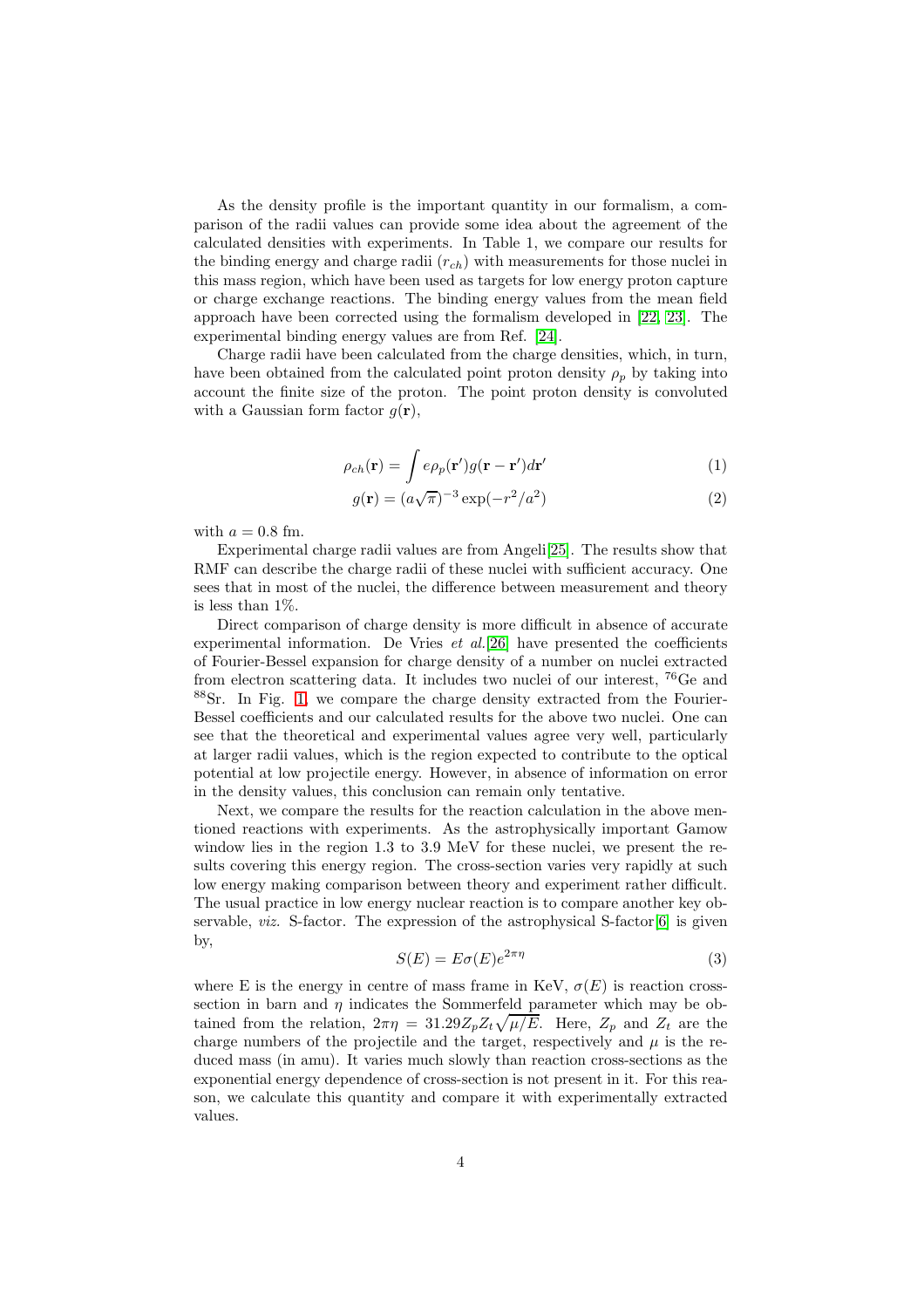Figures 2 and 3 show the results for the reactions  $84,86-88$ Sr $(p, \gamma)$ . The results compare favourably with experiments compared to the NON-SMOKER code calculations of Rauscher et al.[\[27\]](#page-5-24). However, it needs to be pointed out that, in the case of <sup>87</sup>Sr, theoretical results overpredict the cross section values. It was suggested[\[7\]](#page-5-4) that perhaps the agreement with theory (in their case the NON-SMOKER calculation) worsens as one goes to more neutron-rich nuclei. However, as one can see in the right panel of Figure 2, this trend is not shared by the present calculation.

Figure 3 shows the results for the  $(p, n)$  reactions on (a) <sup>75</sup>As, (b) <sup>76</sup>Ge and (c) <sup>85</sup>Rb targets. These reactions (along with their inverse reactions) are listed among the ten most important reactions in deciding the abundance of the  $p$ nuclei in Rapp *et al.*[\[2\]](#page-4-1). The three measurements for the  ${}^{75}\text{As}(p,n)$  reaction are rather old and error values are not available for most of the measurements. The quoted error in cross section is  $10\%$  or above. In <sup>76</sup>Ge, we find that the calculation systematically overpredict the results by as much as 60%. On the other hand, the calculations for the  ${}^{85}Rb(p, n)$  reaction produce excellent match with experimental measurements.

We find that our calculation can reproduce the S-factor values with reasonable success. Even in the worst case, calculation is off by a factor less than two while the cross section values range over four orders of magnitude. However, one should remember that in astrophysical calculations, the rates are often varied by a large factor, *viz.* ten or hundred $[2]$ . Thus the present microscopic calculations can be used to obtain rates which are dependable for astrophysical calculations.

We point out that in our earlier work[\[5\]](#page-5-2), we have seen that the default local and global optical potentials [\[28\]](#page-5-25) in the TALYS package also can be used with suitable normalization of gamma ray strength to produce comparable results for certain energy ranges. In the present case also, suitable selection of the parameter brings the values calculated with default potential close to experimental values. However, we believe that the present microscopic approach is more suitable as no normalization is necessary and the method can be extended to reactions where experimental data are not available.

In summary, cross sections for low energy  $(p, \gamma)$  and  $(p, n)$  reactions for a number of nuclei in mass 80 region in the energy regime important for explosive nucleosynthesis have been calculated using the TALYS code. The microscopic optical potential has been obtained by folding the DDM3Y microscopic interaction with the nuclear densities obtained from RMF calculation using the Lagrangian density FSU Gold.

This work has been carried out with financial assistance of the UGC sponsored DRS Programme of the Department of Physics of the University of Calcutta. CL acknowledges the grant of a fellowship awarded by the UGC. GG gratefully acknowledges the hospitality of the ICTP, Trieste where a part of the work was carried out.

## <span id="page-4-0"></span>References

- <span id="page-4-1"></span>[1] See e.g. P. Ring, Prog. Part. Nucl. Phys 37, 193 (1996).
- [2] W. Rapp *et al.*, Astrophys J. **653**, 474 (2006).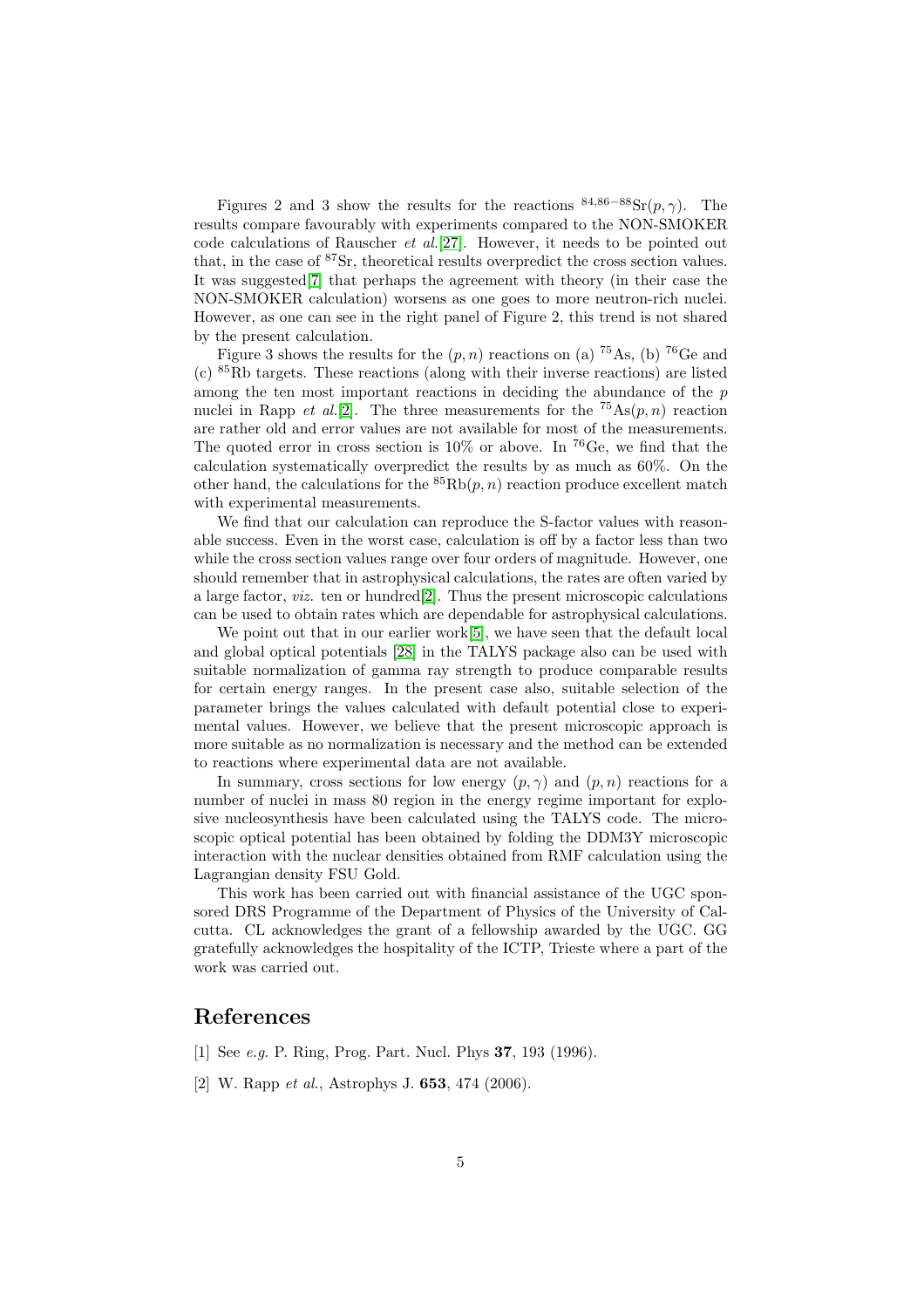- <span id="page-5-0"></span>[3] G.G. Kiss et al., Phys. Rev. Lett. **101**, 191101 (2008). T. Rauscher et al., Phys. Rev. C 80, 035801 (2009).
- <span id="page-5-2"></span><span id="page-5-1"></span>[4] G. Gangopadhyay and S. Roy J. Phys. G: Nucl. Part. Phys. **31**, 1111 (2005).
- <span id="page-5-3"></span>[5] G. Gangopadhyay, Phys. Rev. C **82**, 027603 (2010).
- <span id="page-5-4"></span>[6] C. Lahiri and G. Gangopadhyay, Eur. Phys. J. A 47, 87 (2011).
- <span id="page-5-5"></span>[7] Gy. Gyürky et al., Phys. Rev. C  $64$ , 065803 (2001).
- <span id="page-5-6"></span>[8] S. Galanopoulos *et al.*, Phys. Rev. **67**, 015801 (2003).
- <span id="page-5-7"></span>[9] C.H. Johnson, A. Galonsky, and J.P. Ulrich, Phys. Rev. 109, 1243 (1958).
- <span id="page-5-8"></span>[10] C.H. Johnson, C. Trail, and A. Galonsky, Phys. Rev. **136**, B1719 (1964).
- <span id="page-5-9"></span>[11] R.D. Albert, Phys. Rev. **115**, 925 (1959).
- <span id="page-5-10"></span>[12] G.G. Kiss *et al.*, Phys. Rev. C **76**, 055807 (2007).
- <span id="page-5-11"></span>[13] J. Piekarewicz and B.G. Todd-Rutel, Phys. Rev. Lett. 95, 122501 (2005).
- [14] M. Bhattacharya and G. Gangopadhyay, Phys. Rev. C **72**, 044318 (2005); Fizika B 16, 113 (2007).
- <span id="page-5-13"></span><span id="page-5-12"></span>[15] M. Bhattacharya and G. Gangopadhyay, Phys. Rev. C 75, 017301 (2007).
- <span id="page-5-14"></span>[16] A.M. Kobos *et al.*, Nucl. Phys. **A425**, 205 (1984).
- <span id="page-5-15"></span>[17] A.K. Chaudhuri Nucl. Phys. A449, 243 (1986); A459, 417 (1986)
- <span id="page-5-16"></span>[18] D.N. Basu, J. Phys. G: Nucl. Part. Phys. **30**, B7 (2004).
- <span id="page-5-17"></span>[19] G. Gangopadhyay, J. Phys. G: Nucl. Part. Phys. 36, 095105 (2009) and references therein.
- [20] A.J. Koning, S. Hilaire, and M. Duijvestijn, Proceedings of the International Conference on Nuclear Data for Science and Technology, April 22-27, 2007, Nice, France, editors Bersillon O, Gunsing F, Bauge E, Jacqmin R, and Leray S, EDP Sciences, 2008, p. 211-214.
- <span id="page-5-19"></span><span id="page-5-18"></span>[21] R.R. Scheerbaum, Nucl. Phys. **A257**, 77 (1976).
- <span id="page-5-20"></span>[22] M. Bhattacharya and G. Gangopadhyay, Phys. Lett. B **672**, 182 (2009).
- <span id="page-5-21"></span>[23] G. Gangopadhyay, J. Phys. G : Part. Nucl. Phys **37**, 015108 (2010).
- <span id="page-5-22"></span>[24] G. Audi, A.H. Wapstra and C. Thibault, Nucl. Phys. **A729**, 337 (2003).
- <span id="page-5-23"></span>[25] I. Angeli, At. Data Nucl. Data Tables 87, 185 (2004).
- [26] H. De Vries, C.W. De Jager and C. De Vries, At. Data Nucl. Data Tables 36, 495 (1987).
- <span id="page-5-24"></span>[27] T. Rauscher and F.-K. Thielmann, At. Data Nucl. Data Tables 75, 1 (2000); 76, 47 (2001).
- <span id="page-5-25"></span>[28] A.J. Koning and J.P. Delaroche, Nucl. Phys. **A713**, 231 (2003).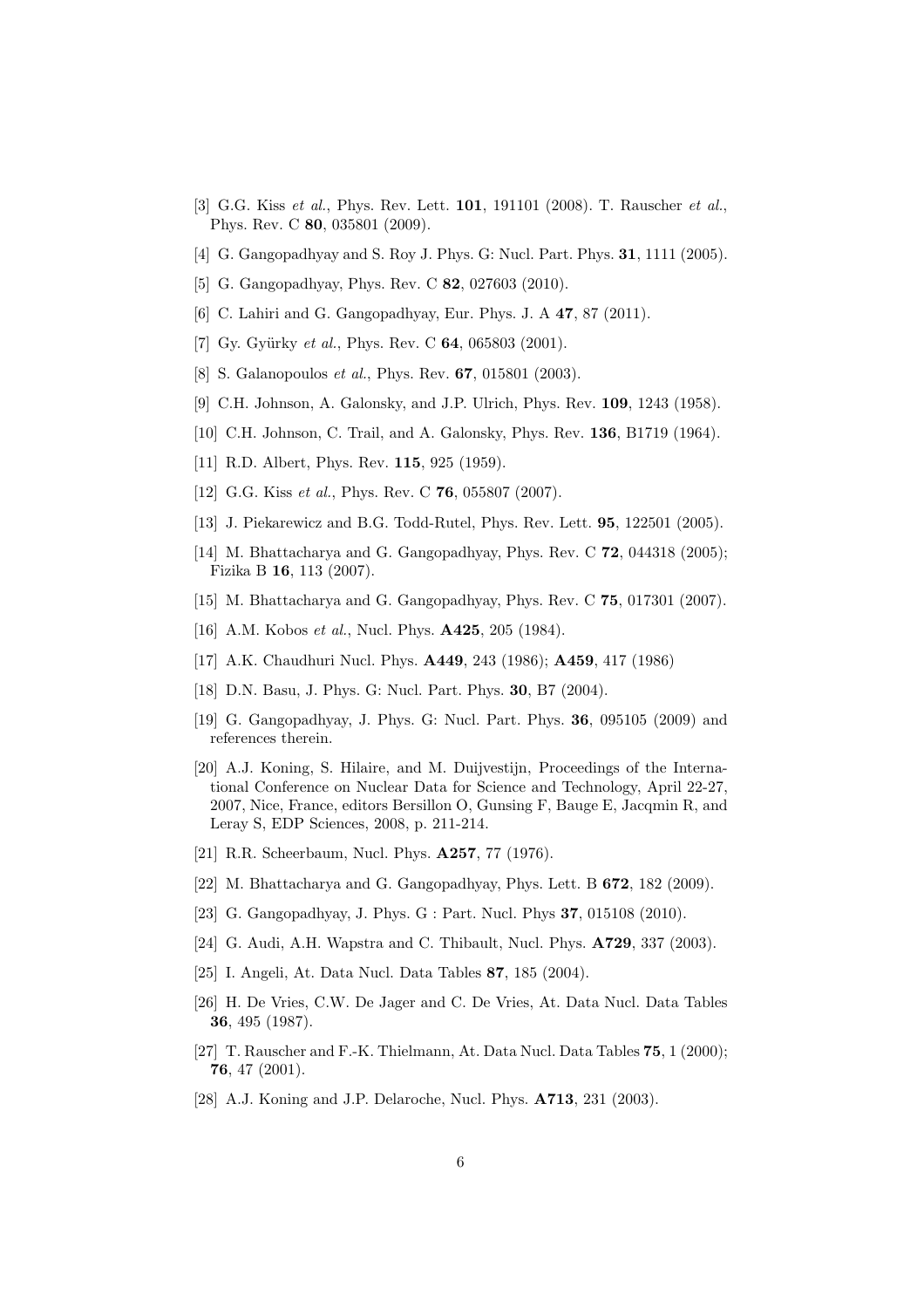|                          | B.E.(MeV)           |         | $r_{ch}$ (fm) |       |
|--------------------------|---------------------|---------|---------------|-------|
|                          | Exp.                | Theo.   | Exp.          | Theo. |
| $84S_r$                  | $\overline{728.90}$ | 727.53  | 4.236         | 4.232 |
| $86S_r$                  | 748.93              | 748.27  | 4.226         | 4.240 |
| ${}^{87}\mathrm{Sr}$     | 757.36              | 757.17  | 4.220         | 4.245 |
| 88Sr                     | 768.47              | 768.47* | 4.220         | 4.249 |
| ${}^{75}$ As             | 652.56              | 652.38  | 4.097         | 4.082 |
| $^{76}$ Ge               | 661.60              | 660.69  | 4.081         | 4.053 |
| ${}^{85}$ R <sub>b</sub> | 739.28              | 738.70  | 4.203         | 4.218 |

Table 1: Experimental binding energy and charge radii values compared with calculated results.

<sup>∗</sup> Normalized following the prescription of [\[22,](#page-5-19) [23\]](#page-5-20).



<span id="page-6-0"></span>Figure 1: Comparison of charge density obtained from Fourier-Bessel analysis of experimental electron scattering data (solid line) and calculated in the present work (dashed line).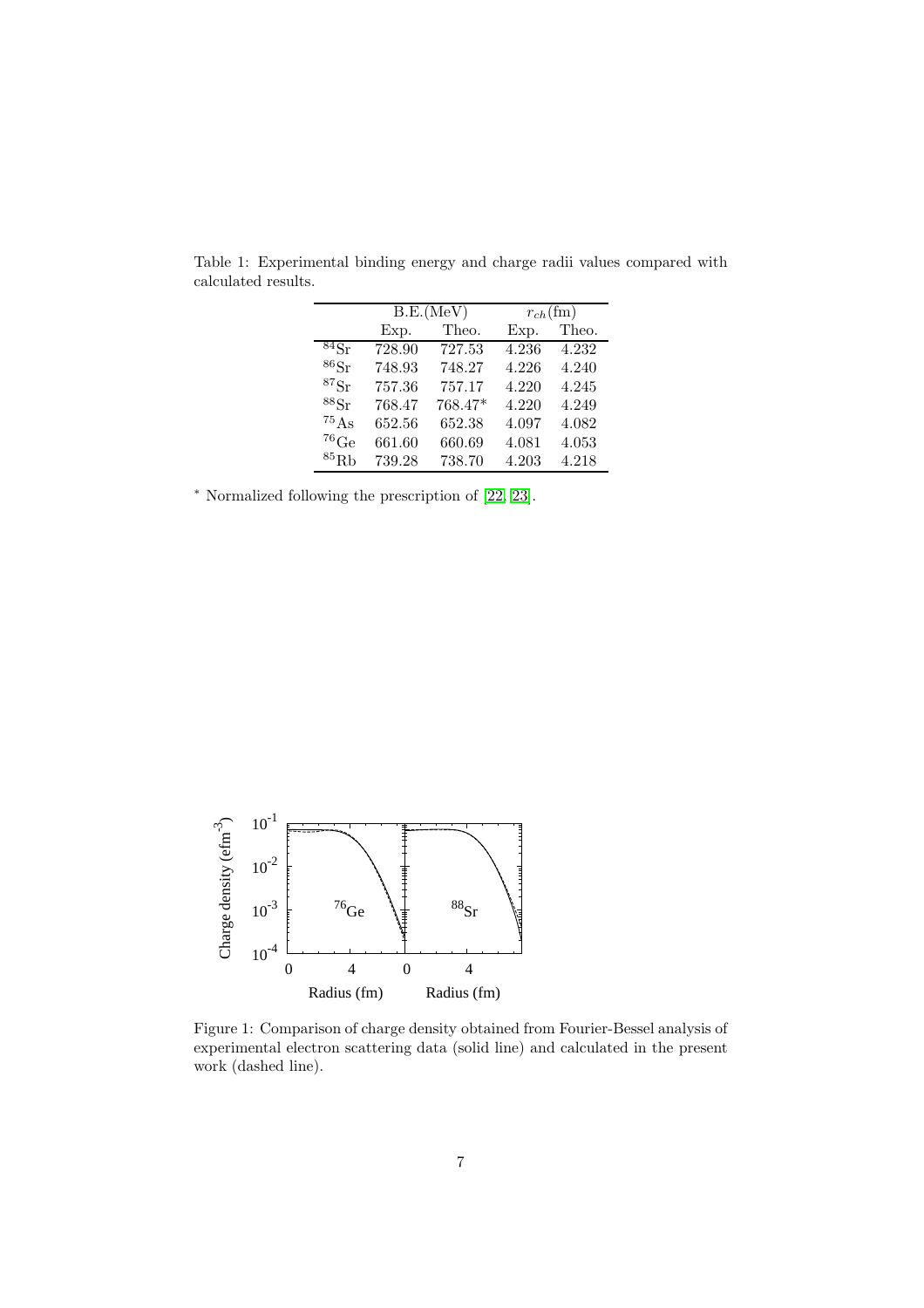

Figure 2: Experimental and calculated S-factors for  $(p, \gamma)$  reactions in  $(a)^{84}$ Sr and (b) <sup>86</sup>Sr targets.



Figure 3: Experimental and calculated S-factors for  $(p, \gamma)$  reactions in  $(a)^{87}$ Sr and (b) <sup>88</sup>Sr targets.